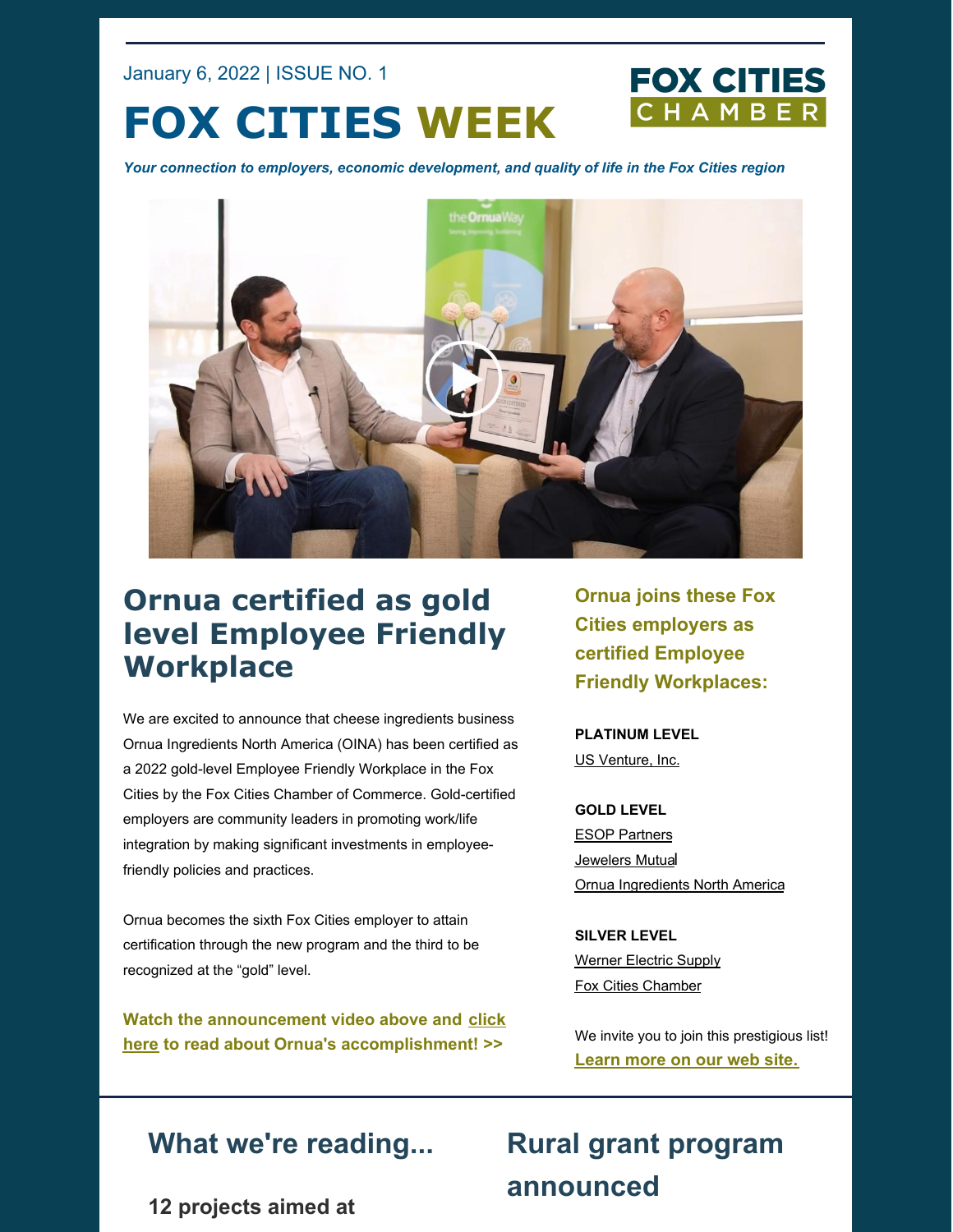## **boosting Wisconsin's workforce get \$59.5M in federal funds**

Twelve projects aimed at boosting Wisconsin's workforce will receive nearly \$60 million worth of federally-funded grants, Gov. Tony Evers announced Tuesday in a series of press conferences around the state.

Recipients of the grants funded through the American Rescue Plan Act created projects that offer new training for in-demand jobs in construction, health care and manufacturing industries, career counseling, education opportunities for people who incarcerated, and childcare solutions.

## **Available through the Northeast WI Rural Microenterprise Resiliency Grant Program**

A new grant program was announced by the Northeast WI Rural Microenterprise Resiliency Grant Program. It is focused on existing businesses impacted by the COVID-19 pandemic located in:

- City of [Menasha](https://www.wwbic.com/wp-content/uploads/2021/06/Northeast-WI-Resiliency-Grants-Winnebago-Cty.pdf) and Village of Fox Crossing
- City of New [London](https://www.wwbic.com/wp-content/uploads/2021/06/Northeast-WI-Resiliency-Grants-Waupaca-Cty.pdf)
- Calumet County and Outagamie County [\(EXCLUDING](https://www.wwbic.com/wp-content/uploads/2021/06/Northeast-WI-Resiliency-Grants-Calumet-Outagamie-Cty.pdf) City of Appleton)

Grants are available for a maximum of \$12,000.

## **[Read](https://www.postcrescent.com/story/news/politics/2021/12/14/12-projects-aimed-boosting-wisconsins-workforce-get-59-5-million-federal-funds/6506943001/) More >>**

#### **View all grant [criteria](https://www.wwbic.com/the-northeast-wi-rural-microenterprise-resiliency-grant-program/) / apply**

## **Chamber Member News**



## **Neckerman Insurance Services is now McClone Insurance**

McClone Insurance, a Wisconsinbased, leading insurance broker, and Neckerman Insurance Services, one of the longest standing independent insurance agencies in Madison, Wisconsin, have partnered to expand services and resources to businesses, individuals and families in Wisconsin.

### **Josh Dukelow wraps up career with WHBY**

Josh Dukelow announces after almost six years in radio, he's ending his journey with WHBY. WHBY hired Dukelow in 2016 to host 'Fresh Take with Josh Dukelow,' the goal of which was to share conversations and topics important to the people of Wisconsin, all with a nonpartisan perspective.

### **Read [more](https://foxcitieschamber.com/news/2022/01/05/member-news/josh-dukelow-wraps-up-career-with-whby/) >>**

**Read all [member](https://foxcitieschamber.com/news/1/) news here>>**



## **Jan. 13 sessions being held for companies interested in European exporting**

Companies interested in growing their presence in Europe through exporting are encouraged to attend one of two informational sessions – Grow in Europe through Exporting – being held in the New North region on Jan. 13, 2022.

#### **[Read](https://foxcitieschamber.com/news/2022/01/05/member-news/jan.-13-sessions-being-held-for-companies-interested-in-european-exporting/) more >>**

#### **[Read](https://foxcitieschamber.com/news/2022/01/05/member-news/neckerman-insurance-services-is-now-mcclone-insurance/) more >>**